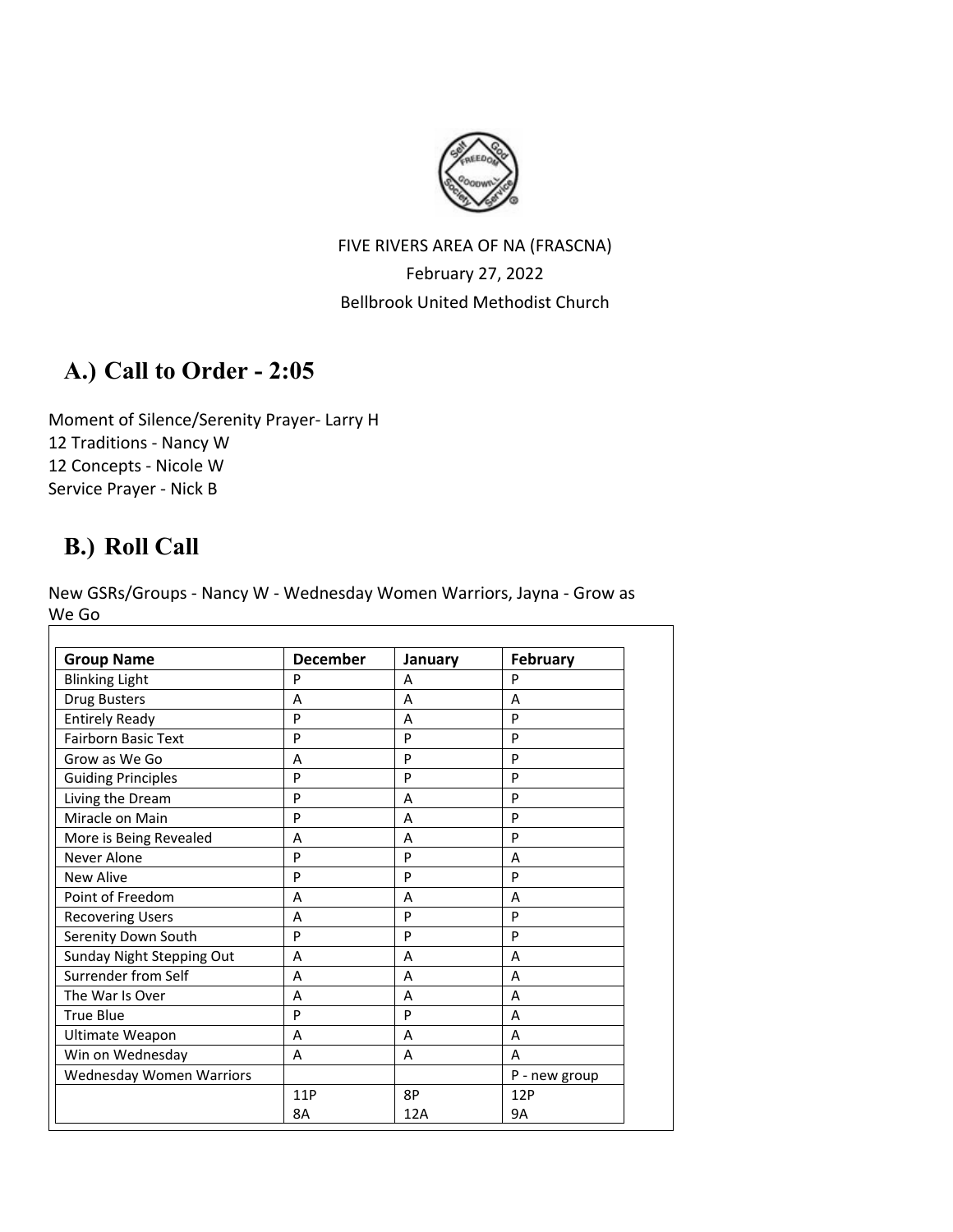Chair: Larry H - PRESENT Vice Chair: OPEN Treasurer: Vic W - PRESENT Vice Treasurer: OPEN Secretary: Raychel L - PRESENT Vice Secretary: OPEN RCM: OPEN RCM Alt: OPEN Local Services: Sandi - ABSENT Policy: Stephanie B - ABSENT Literature: OPEN Activities: OPEN Website - Britt B. - ABSENT

# **C.) Reports**

Chairperson: Verbal Report

Vice Chair: OPEN

Secretary: Minutes were sent out 2/13/22. Please submit reports online to [secretary@fiveriversna.org.](mailto:secretary@fiveriversna.org) Also, if you are new, changed your email address, or you have not received a copy of the recent minutes, please let me know via email or after area.

Vice Secretary: OPEN

Treasurer: Report attached

Vice Treasurer: OPEN

RCM: OPEN

Local Services: Minutes attached

Policy: Report attached

Website: Britt has been updating website with area online/in person meetings. Check out the website for more information. Please notify her with any changes.

Activities: OPEN

Literature: Report attached

Group Reports: Attached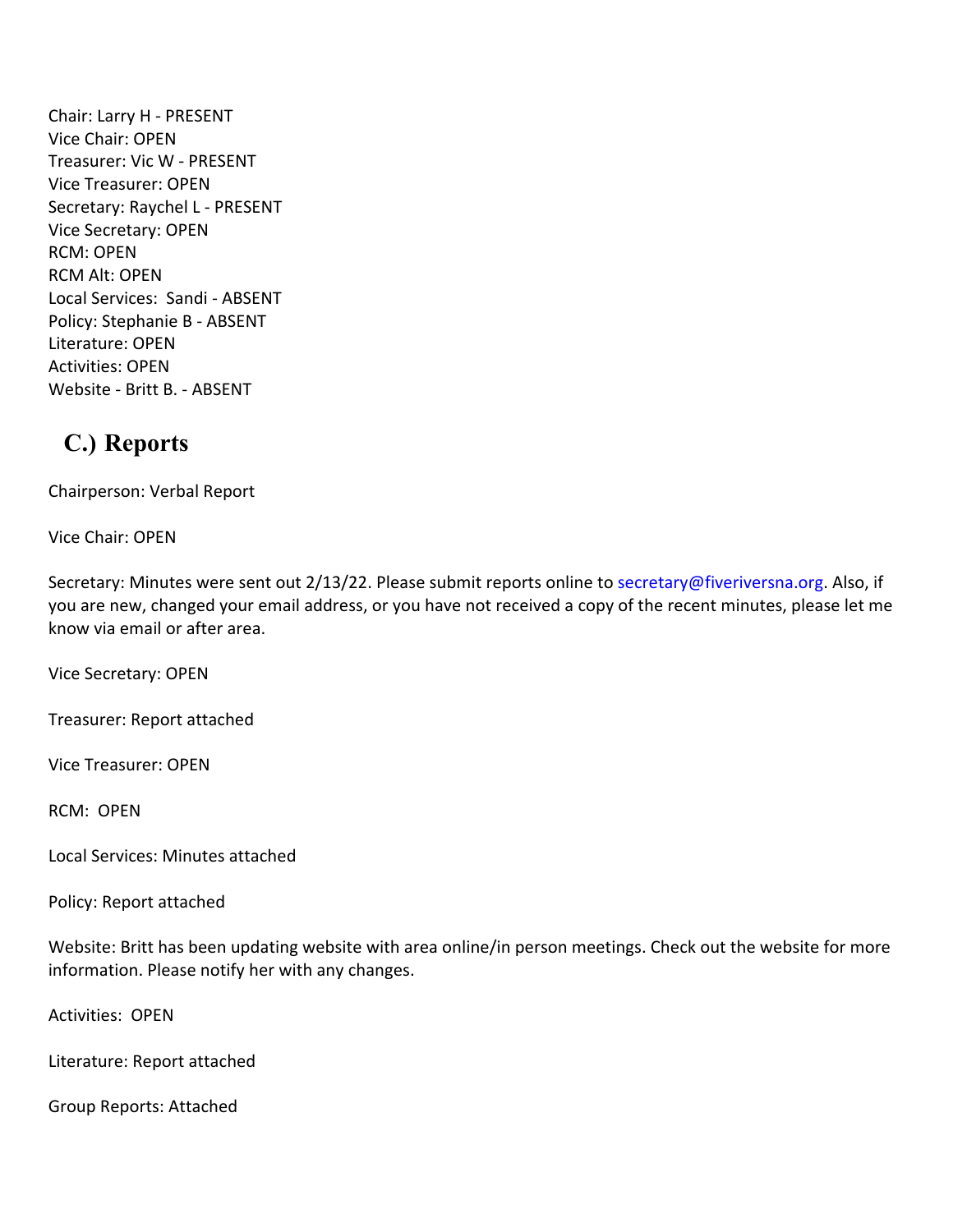# **D.) Open Forum E.) Old Business**

Basic Text Motion - # 20221 - **\*This motion was rescinded by Motion maker to be rewritten and resubmitted with intent and clarity following discussion.**

Maker of Motion: Raychel L Seconded by: New Alive Group, Jenn H

Motion: "At the end of ASC business, prior to the Regional meeting, all proceeds over prudent reserve will be donated to the Region. If we, at FRASCNA are under our prudent reserve at the time, no ORSCNA donation will be made."

At the end of ASC business, 50% of leftover funds will be donated to the Region and 50% utilized to purchase Basic Texts for the still sick and suffering addicts. These Basic Texts will be offered to the GSRs and subcommittees for distribution as they see fit. If we, at FRASCNA are under our prudent reserve at the time, no ORSCNA donation or Basic Text purchases will be made.

# **F.) New Business**

Updated Motion Form - # 20222 - **PASSED 12 For, 0 Against, 0 Abstained** 

Maker of Motion: Policy Second: New Alive Group

Motion: Replace old motion form with one including intent.

Intent: Policy asks for intent for all motions. This will aid in motions being presented in accordance with this.

# Updated Basic Text Motion - # 20223 - **SENT BACK TO GROUPS**

Maker of Motion: Raychel L

Seconded by: New Alive Group

Motion:

Change - "At the end of ASC business, prior to the Regional meeting, all proceeds over prudent reserve will be donated to the Region. If we, at FRASCNA are under our prudent reserve at the time, no ORSCNA donation will be made."

To - "At the end of ASC business, 50% of leftover funds will be donated to the Region and 50% utilized to purchase Basic Texts for the still sick and suffering addicts. These Basic Texts will be offered evenly to the GSRs at ASC for distribution as they see fit. Treasurer and Literature Chair will work together to execute this. If we, at FRASCNA are under our prudent reserve at the time, no ORSCNA donation or Basic Text purchases will be made."

Intent: To use donated funds to aid groups in our area with carrying the message of NA through Basic Text distribution and study.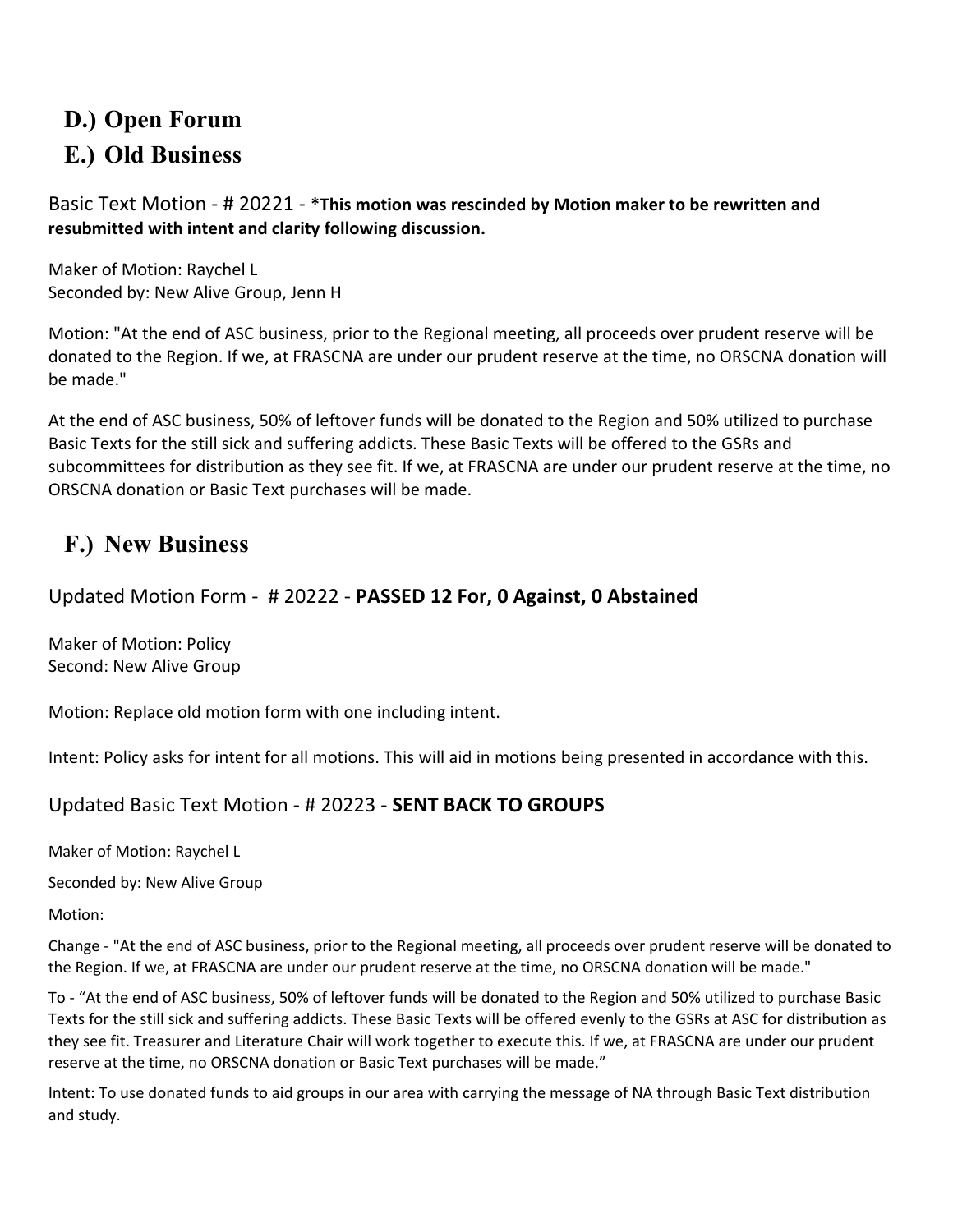# **Open Positions - Vice Chair, Vice Secretary, Vice Treasurer, RCM, RCM alternate, Literature, Activities Coordinator**

**LSC Open Positions - Secretary, Vice Chair, Outreach, Flyers, PR**

**G.) Motion to Close - 2:52**

**H.) Attached Reports**

**Treasurer:**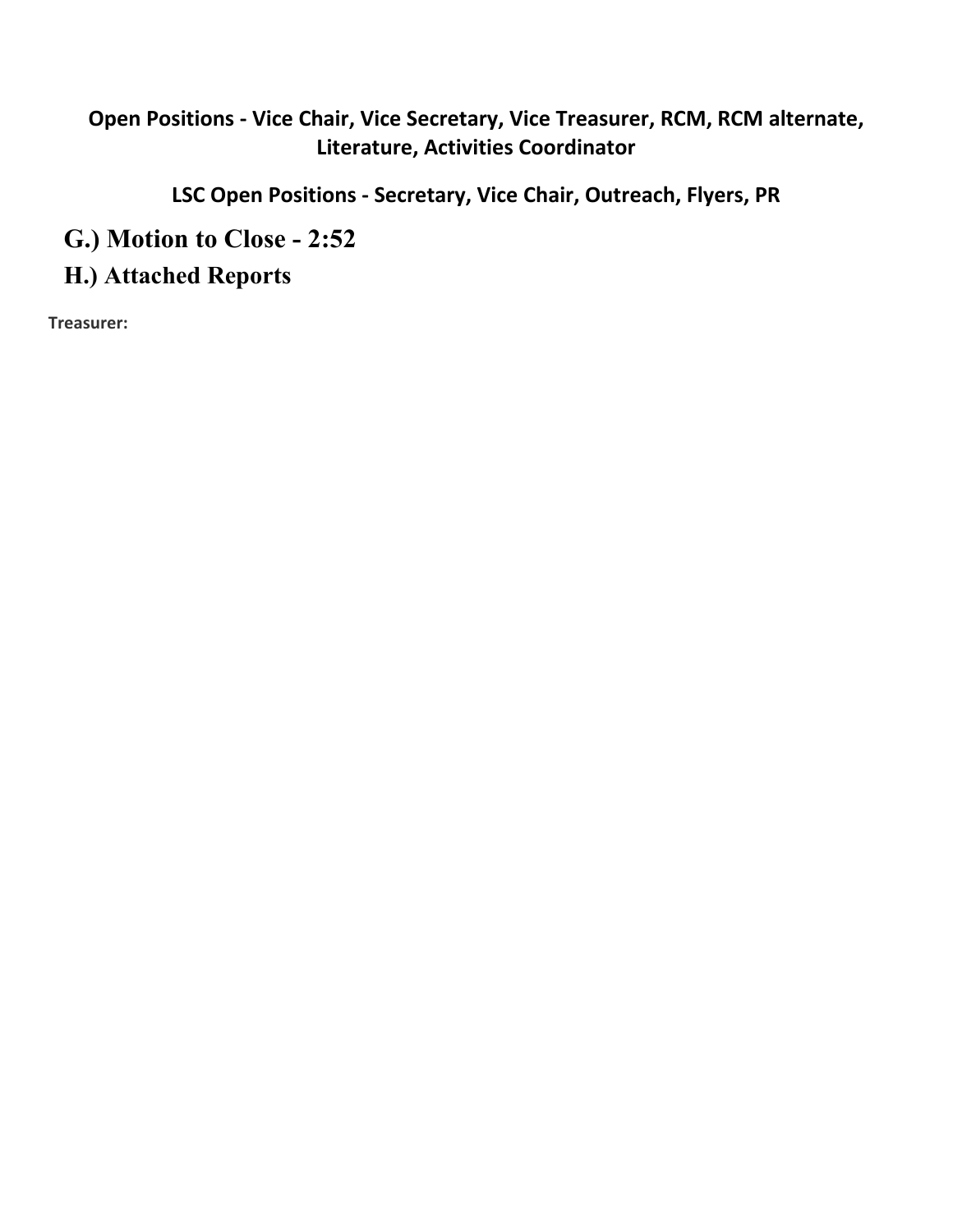|                                                                             |                    |                               | FRASCNA TREASURER'S STATEMENT |        |                      |                      |  |  |  |
|-----------------------------------------------------------------------------|--------------------|-------------------------------|-------------------------------|--------|----------------------|----------------------|--|--|--|
| 3/13/2022<br>DATE:<br><b>BALANCE FORWARD</b><br>\$688.14<br><b>EXPENSES</b> |                    |                               |                               |        |                      |                      |  |  |  |
| CHECK #                                                                     |                    |                               | <b>VENDOR</b>                 |        | <b>AMOUNT</b>        |                      |  |  |  |
| N/A                                                                         |                    | Move \$800 to Prudent Reserve |                               |        | \$800.00             |                      |  |  |  |
|                                                                             |                    |                               |                               |        | \$0.00               |                      |  |  |  |
|                                                                             |                    |                               |                               |        | \$0.00               |                      |  |  |  |
|                                                                             |                    |                               |                               |        | \$0.00               |                      |  |  |  |
|                                                                             |                    |                               |                               |        | \$0.00               |                      |  |  |  |
|                                                                             |                    |                               |                               |        | \$0.00<br>\$0.00     |                      |  |  |  |
|                                                                             |                    |                               |                               |        | \$0.00               |                      |  |  |  |
|                                                                             |                    |                               |                               |        | \$0.00               |                      |  |  |  |
| GROUP /                                                                     | DONATION /         | <b>GENERAL</b>                |                               |        | \$800.00             |                      |  |  |  |
| <b>SUBCOMMITTEE</b>                                                         | <b>INCOME</b>      | <b>EXPENSE</b>                | <b>LITERATURE EXPENSE</b>     |        | <b>TOTAL EXPENSE</b> |                      |  |  |  |
| <b>Miracle on Main</b>                                                      | \$80.00            |                               |                               |        |                      |                      |  |  |  |
| Surrender From Self \$0.00                                                  |                    |                               |                               |        |                      |                      |  |  |  |
| <b>Living the Dream</b>                                                     | \$0.00<br>\$184.00 |                               |                               |        |                      |                      |  |  |  |
| <b>Blinking Light</b><br><b>Never Alone</b>                                 | \$144.00           |                               |                               |        |                      |                      |  |  |  |
| <b>True Blue</b>                                                            | \$0.00             |                               |                               |        |                      |                      |  |  |  |
| <b>Serenity Down So.</b>                                                    | \$0.00             |                               |                               |        |                      |                      |  |  |  |
| Fairborn Text St.                                                           | \$60.00            |                               |                               |        |                      |                      |  |  |  |
| <b>Guiding Principles</b>                                                   | \$130.00           |                               |                               |        |                      |                      |  |  |  |
| <b>Entirely Ready</b>                                                       | \$200.00           |                               |                               |        |                      |                      |  |  |  |
| More is Being Revealed \$150.00                                             |                    |                               |                               |        |                      |                      |  |  |  |
| <b>Anonymous</b>                                                            | \$0.00             |                               |                               |        |                      |                      |  |  |  |
|                                                                             | \$0.00             |                               |                               |        |                      |                      |  |  |  |
|                                                                             | \$0.00             |                               |                               |        |                      |                      |  |  |  |
|                                                                             | \$0.00             |                               |                               |        |                      |                      |  |  |  |
|                                                                             | \$0.00             |                               |                               |        |                      |                      |  |  |  |
|                                                                             | \$0.00             |                               |                               |        |                      |                      |  |  |  |
|                                                                             | \$0.00<br>\$0.00   |                               |                               |        |                      |                      |  |  |  |
|                                                                             |                    |                               |                               |        |                      |                      |  |  |  |
|                                                                             | \$0.00             |                               |                               |        |                      |                      |  |  |  |
| <b>Activities</b>                                                           | \$0.00             | \$0.00                        | \$0.00                        |        | \$0.00               |                      |  |  |  |
| <b>H&amp;I</b>                                                              |                    | \$0.00                        | \$0.00                        |        | \$0.00               |                      |  |  |  |
| <b>Public Relations</b>                                                     |                    | \$0.00                        | \$0.00                        |        | \$0.00               |                      |  |  |  |
| <b>RCM</b>                                                                  |                    | \$0.00                        |                               |        | \$0.00               |                      |  |  |  |
| <b>RCM-A</b>                                                                |                    | \$0.00                        |                               | \$0.00 |                      |                      |  |  |  |
| Secretary                                                                   |                    | \$0.00                        |                               |        | \$0.00               |                      |  |  |  |
| <b>TOTAL</b>                                                                | \$948.00           | \$0.00                        |                               |        | \$800.00             |                      |  |  |  |
|                                                                             |                    |                               | <b>INCOME</b>                 |        |                      |                      |  |  |  |
|                                                                             |                    |                               |                               |        | BAL. FWD.            | \$688.14             |  |  |  |
|                                                                             |                    |                               |                               |        | <b>INCOME</b>        | \$948.00             |  |  |  |
|                                                                             |                    |                               |                               |        | <b>SUB TOTAL</b>     | \$1,636.14           |  |  |  |
|                                                                             |                    |                               |                               |        | <b>EXPENSES</b>      | \$800.00<br>\$836.14 |  |  |  |
|                                                                             |                    |                               | <b>RECONCILIATION</b>         |        | <b>BALANCE</b>       |                      |  |  |  |
|                                                                             |                    |                               |                               |        |                      |                      |  |  |  |
| <b>BALANCE PER BOOKS</b><br><b>OUTSTANDING CHECKS</b>                       |                    |                               | \$836.14                      |        |                      |                      |  |  |  |
|                                                                             |                    |                               | \$                            |        |                      |                      |  |  |  |
|                                                                             |                    |                               | <u>\$</u><br>\$               |        |                      |                      |  |  |  |
| <b>BALANCE PER BANK</b>                                                     |                    |                               |                               | 836.14 |                      |                      |  |  |  |
|                                                                             |                    |                               |                               |        |                      |                      |  |  |  |
|                                                                             |                    |                               |                               |        |                      |                      |  |  |  |
|                                                                             |                    |                               |                               |        |                      |                      |  |  |  |
|                                                                             |                    |                               |                               |        |                      |                      |  |  |  |
|                                                                             |                    |                               |                               |        |                      |                      |  |  |  |
|                                                                             |                    |                               |                               |        |                      |                      |  |  |  |
|                                                                             |                    |                               |                               |        |                      |                      |  |  |  |

**Policy:**

Date: February 27, 2022 Email: Stephanie.bingamon@gmail.com Chair: Stephanie B Meeting time: 2nd Thursday of the month 730-830 on zoom (email Stephanie.bingamon@gmail.com so I can add you to invite) Report: We will have a motion next month with changes to the policy. I am not submitting a motion this month as I am unable to be at area in person.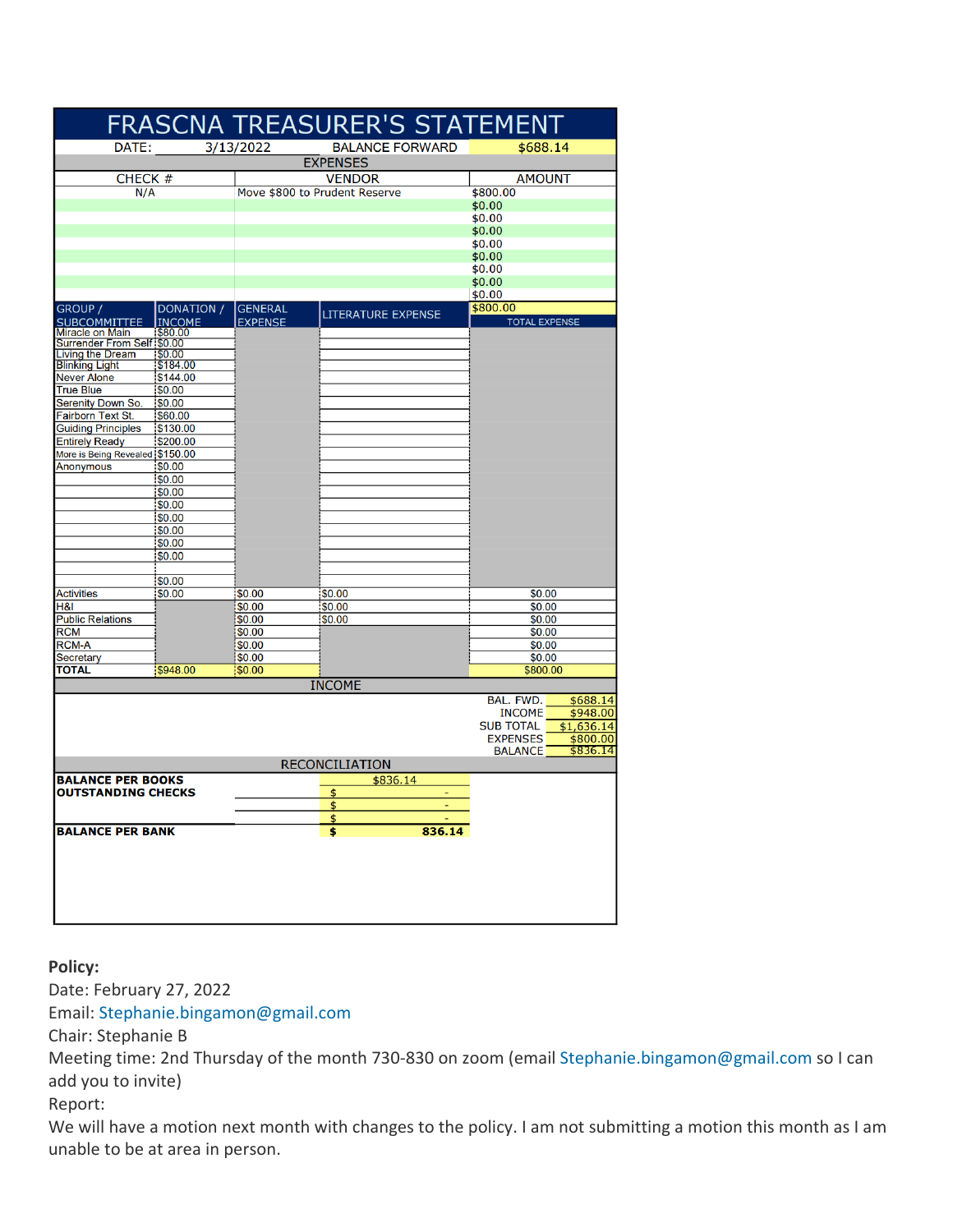The committee has continued going through the policy. We have submitted our work in progress policy to Britt (that we have voted on) to add to the Area Website. If any committees would like to join via zoom or phone call to review their policies and make corrections please join. It was very successful when other committees joined for guidance of what has been working for their group! We have reached out to the previous Phone Line chair to review policy. We sent emails to current LSC chair about policy to review, as well as webmaster, and flyers past chair. We took our meeting back to zoom as we have low attendance. If anyone is interested in joining please reach out to Raychel or myself!

In loving service, Stephanie B.

#### **Literature:**

Date: 02/27/2022 Email Address for ASC Minutes: GNA83@sbcglobal.net Lit Chair: Gerry O. Report: Beginning Cash balance 11/28/2021 \$411.60, Literature orders processed 16 orders= \$666.82, Literature orders placed w/World = (1) \$507.71, Cash balance 02/27/2022 = \$570.71 In Loving Service! Gerry O

# **Blinking Light:**

GSR – Dan G – djgreene@gmail.com 8:15- 9:30 on Fridays – Mosaic Church - 350 North Fairfield Rd. Beavercreek Rotating format Blinking Light meets Fridays from 815 pm to 915 pm. Our meeting has a chairpersons choice format. Our meeting is doing well, averaging around 20 addicts a meeting. This month we are donating \$184 to Area. We are also placing a small literature order.

# **Drug Busters:**

GSR - Jamie G - Jgreen19@live.sscc.ed 6:30pm on Tuesdays - Peace Lutheran Church - 231 Harry Sauyer Road Open discussion ABSENT

# **Entirely Ready:**

GSR – Greg H - Shannon45449@gmail.com 7:00 pm to 8:15 - Tuesdays - Church of Nazarene - 4701 Far Hills Ave, Kettering, OH Chairperson's choice literature study No report

**Fairborn Basic Text:** GSR – Tim H – timothy78har[p@gmail.com](mailto:amymcmahan76@gmail.com) 7:30pm - 8:30pm Wednesdays - 333 North Broad Street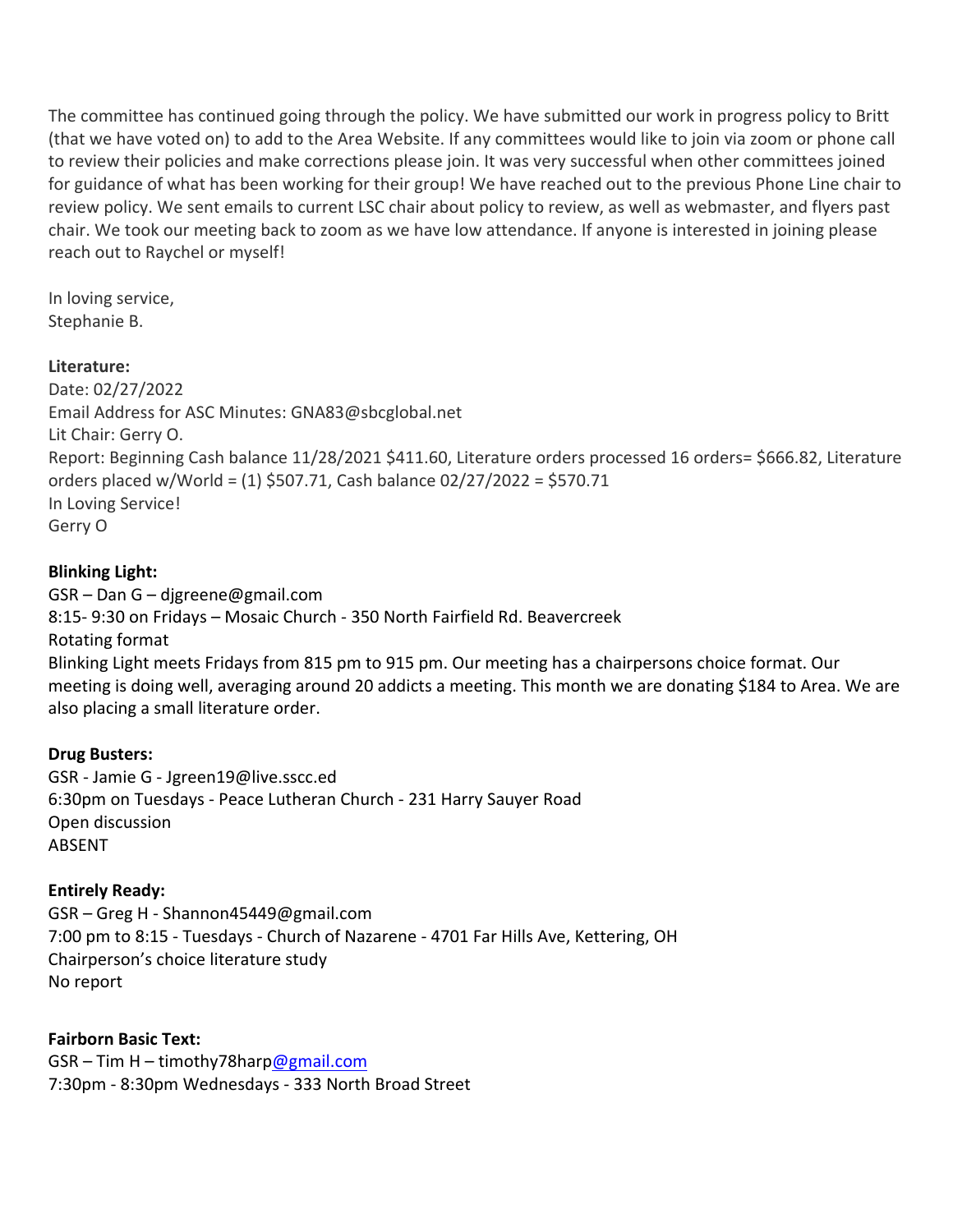#### Text Study

We have about 20 to 30 people showing up every week and meeting is going well.

#### **Grow as We Go:**

GSR – Jayna E - jayna.robinson46@gmail.com Thursday 8pm-9:15P - Recovery Plus Center - 333 N Broad Street Chairpersons choice

We are averaging between 5-10 addicts. We placed an order for literature (\$20.00) for IPs with Gerry O. We've been struggling with attendance so we had a 12th Anniversary Meeting, hoping that we could bring awareness and revitalizing the meeting. We had 25 addicts attend the anniversary meeting and Scott L was the speaker. Meeting was a huge success and we spent approx. \$150.00 on food and supplies and everyone seemed to have a great time! We are not making an area donation at this time as we have \$6.38 balance left after this anniversary meeting. Thank you for letting me be of service!

# **Guiding Principles:**

GSR - Robert G - mrmathman1@gmail.com Wednesdays 7-8pm - Hill Side Chapel - 3515 Shakertown Literature study - alternate between Guiding Principles, Living Clean and It Works: How and Why No report

# **Living the Dream:**

GSR - Nicole W - [nicole022210@gmail.com](mailto:nicole022210@gmail.com) Monday 7:00-8:15 - 444 country club Dr Chairperson choice rotating format Averaging around 30 members weekly in attendance. We have a lot of newcomers attending. Could use more experienced members to come share their experience, strength and hope. We could always use help from members with willingness and availability, to do service work like make coffee, chair Meetings, greet, and help set up. We have a business meeting the third Monday of every month at 615pm for those interested.

# **Miracle on Main**

GSR – Brad B - bradbodey@me.com 7:00-8:15 on Sundays - First United Methodist Church - 303 S Main St Format-literature/speaker last Sunday of each month Literature Order: 2 Basic Texts Area Donation: \$80 Group is doing well. We're getting approx. 10-15 people each week.

# **More is Being Revealed:**

[Moreisbeingrevealed@fiveriversna.org](mailto:Moreisbeingrevealed@fiveriversna.org) GSR – Katelyn H - hoglund.katelyn@gmail.com Thursdays at 7:00-8:15pm - Fairmont Presbyterian Church in basement - 3705 Far Hills Ave Rotating topic/literature from It Works How and Why No report

# **Never Alone:**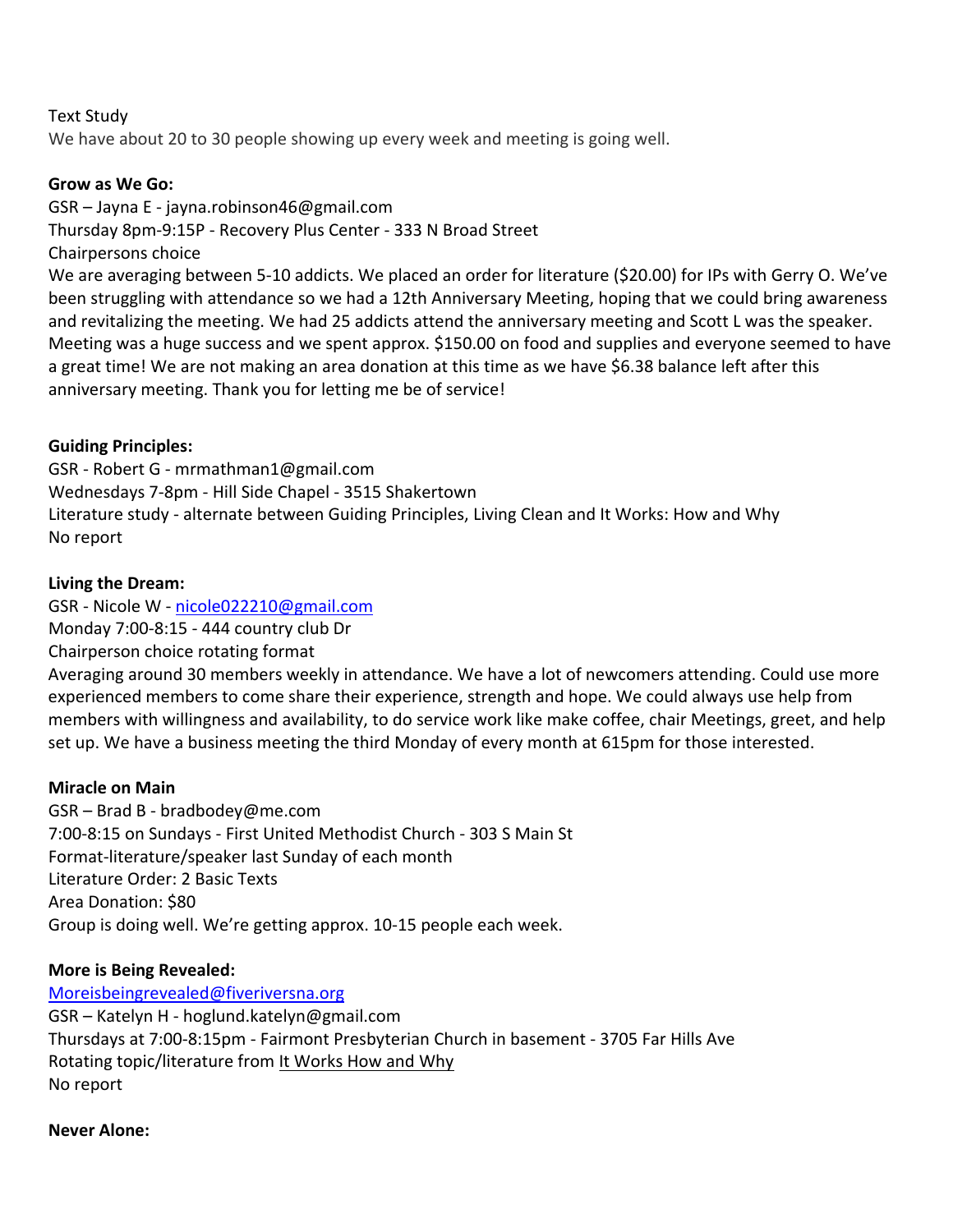GSR – Joe J - Joeyjames937@gmail.com Saturday 7:30-9:00PM - 202 S Winter St, Yellow Springs, OH Topic discussion Absent

**New Alive:** GSRs – Jenn H and Raychel L [jojen20@yahoo.com](mailto:jojen20@yahoo.com) Raychel.e87@gmail.com Tues 7:45-9:00 - St Marks Church - 456 Woodman Dr Rotating format No report

#### **Point of Freedom:**

GSR - Deanna M/Pam S - [Starshine784@gmail.com](mailto:Starshine784@gmail.com) Thursday 7:30-8:30 - Alpha Community Church - 806 Alpha Rd Format: weekly rotating candlelight meeting Attendance has been low and GSR schedule has not permitted me to come to Area meetings lately. There are currently only two active Home Group members. Meeting needs support. Area donation in mail for 75\$.

#### **Recovering Users:**

GSR – Nick B - [Nbutcher0335@gmail.com](mailto:Nbutcher0335@gmail.com) Tuesday 8:00-9:00 - 100 N Broad St Fairborn, Oh Topic discussion Verbal Report

#### **Serenity Down South:**

GSR – OPEN - Doublebb714@gmail.com Monday 7:00-8:15 - 63 East Franklin St Closed meeting, rotating format Literature Order: \$44.73 Area Donation: \$44 Meeting going well. Avg 15 addicts a week.

#### **Sunday Night Stepping Out:**

GSR – Jason S - **[Snider\\_8@yahoo.com](mailto:Snider_8@yahoo.com)** Sunday 7-8pm - FRS 149 Chillicothe Ave Basic text study Absent

#### **Surrender from Self**

GSR- Michael - [surrenderfromself@fiveriversna.org](mailto:surrenderfromself@fiveriversna.org) Sundays 7:00 pm-8:00 pm - Seventh Day Adventist - 3939 Stonebridge Rd Rotating format Link to online meeting <https://meetings.ringcentral.com/j/1488719778>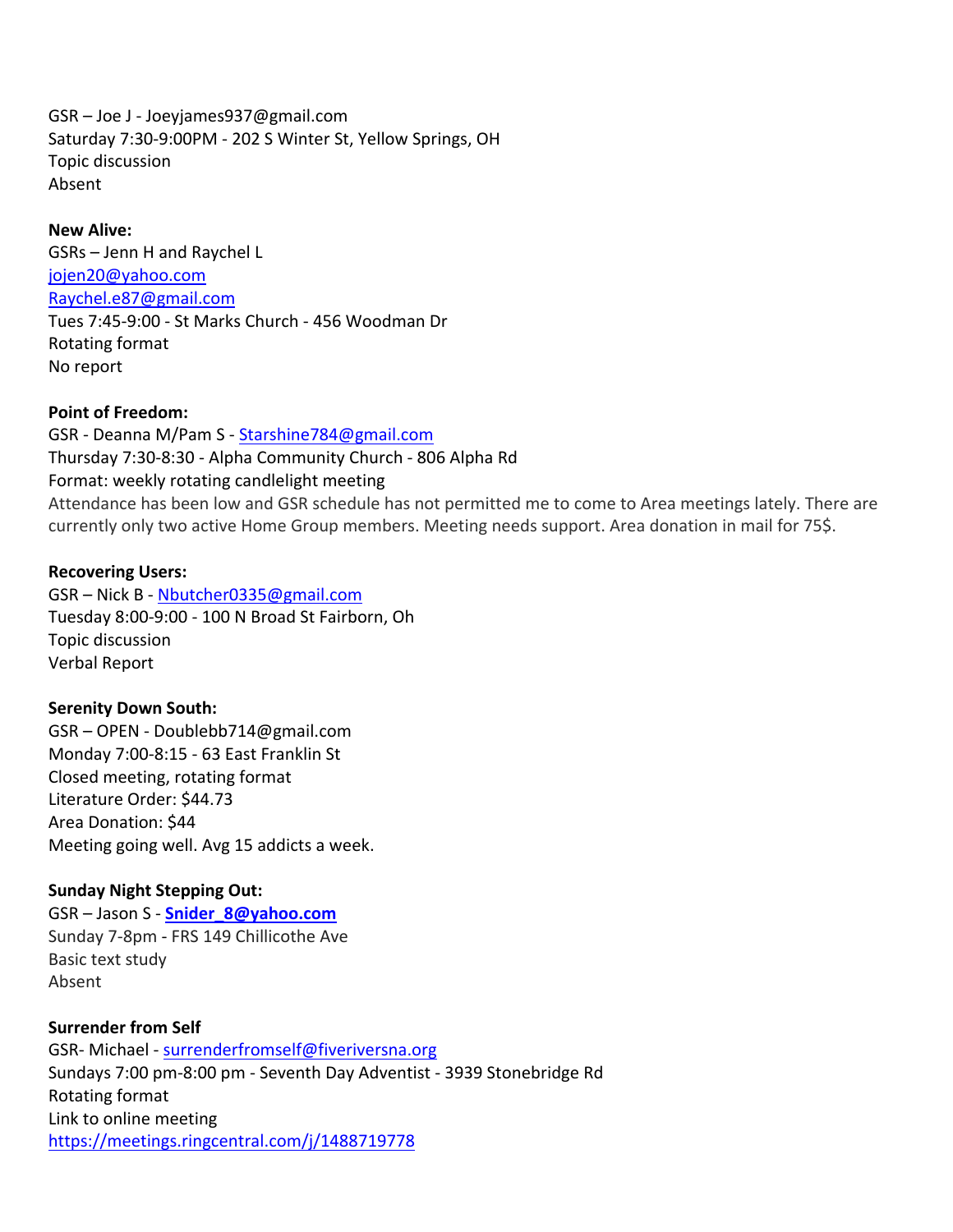Absent

**The War is Over:** GSR – Amy J - roknhearsegrl@yahoo.com Saturday 7pm - St George Episcopal - 5520 Far Hills Rd Rotating format Absent

#### **True Blue:**

GSR – Stephanie B - stephanie.bingamon@gmail.com Sunday 6-7:15 - Peace Lutheran Church Literature Text Study (focusing on Living Clean) Absent, report submitted Literature order: \$5.96 Area donation: \$72.04 True Blue is meeting face to face and is averaging 15-20 people. We had a \$0 literature order. Leaving us with an amount to donate to the area next month. Masks are not required however need to be Worn in hallways

# **Ultimate Weapon:**

Not Meeting

# **Wednesday Women Warriors**

GSR – Helen N - hneale66@gmail.com Wednesday 7:30pm-8:30pm with option to extend 15 minutes Zoom Meeting - 77045099521, Password - 668509 Women's meeting, Just For Today reading This meeting has been going on for over a year. We just formed a formal group and hope the word gets out. We meet online and have 4-15 women in attendance. We read out of the daily meditation book with open discussion.

#### **Win on Wednesday:**

Patrol489@aol.com Wednesdays from 7pm-8:00pm - 2701 S Smithville Rd Chair Choice Absent

#### **Local Service Committee Minutes**

**Time and Day of Meeting(s):** 2/20/22 at 4 pm

**Meeting Location:** Zoom

**Attendance:** Britt**,** Sandi, Nick B, Bob B

Service Prayer: Nick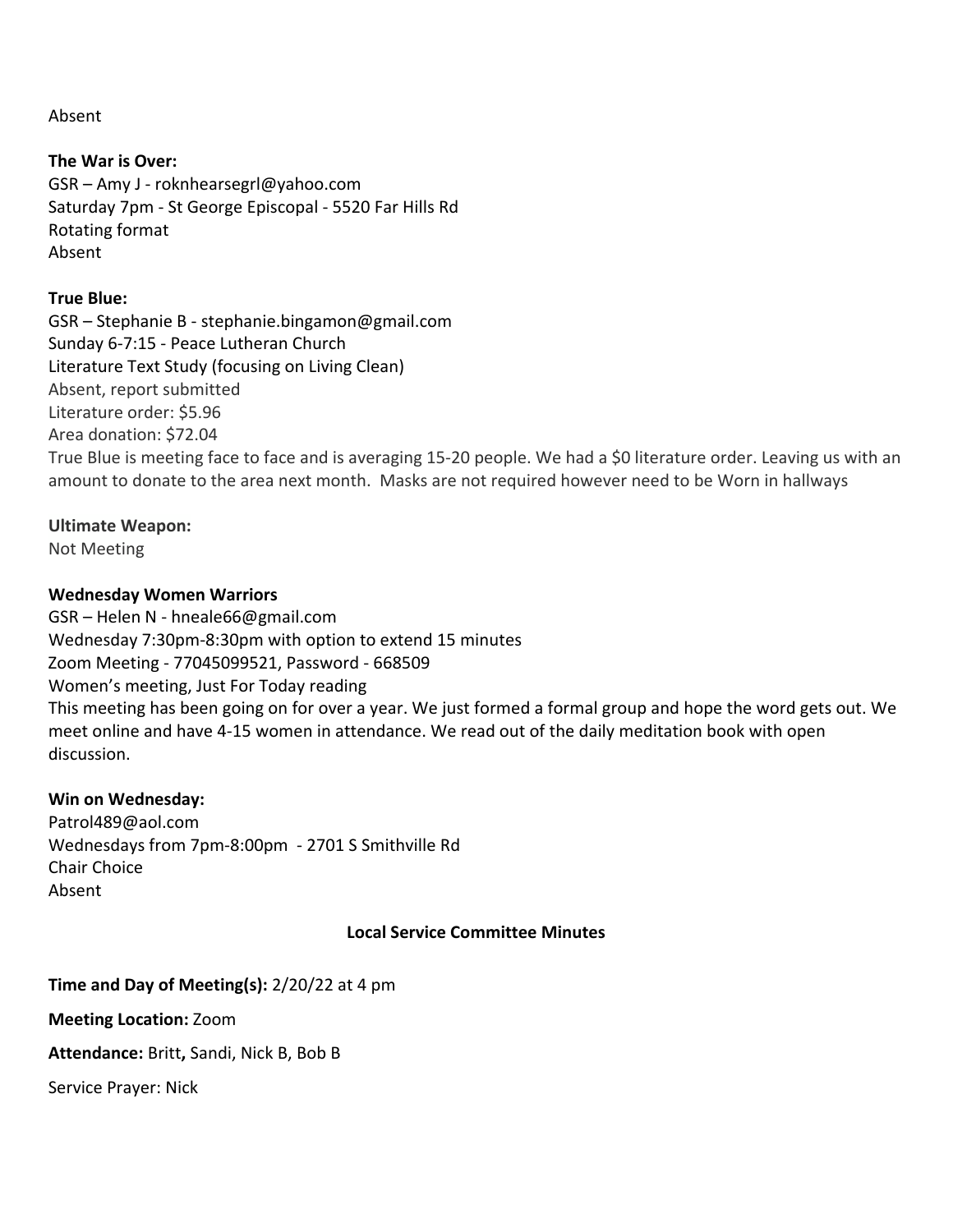Twelve Traditions: Sandi

Twelve concepts: Bob

#### **Roll Call:**

Chair-Sandi-present

Vice Chair-open

Secretary-open

PR-Helen- absent

H&I-Bob-Present

Outreach-Open

Flyers-Open

Website-Britt-present

Phone lines-Nick-present

#### **Open Positions: Secretary, Vice Chair, Outreach, Flyers, PR (Helen staying in the interim)**

Last month's minutes approved

**Admin Report:** Will not be at area for Feb due to being out of town.

#### **Group Reports:**

**H&I-**no change from last month

**Website-**Trying to get new donate button up and running. Waiting for accounts to link up.

**PR:** no report this month

**Phone Lines:** one phone call this month

**Outreach**: Open

**Flyers:** Open

**Old Business:** none

**New Business**- Nick announced Grow as We go having 12th anniversary on 2/24 starting at 7 pm.